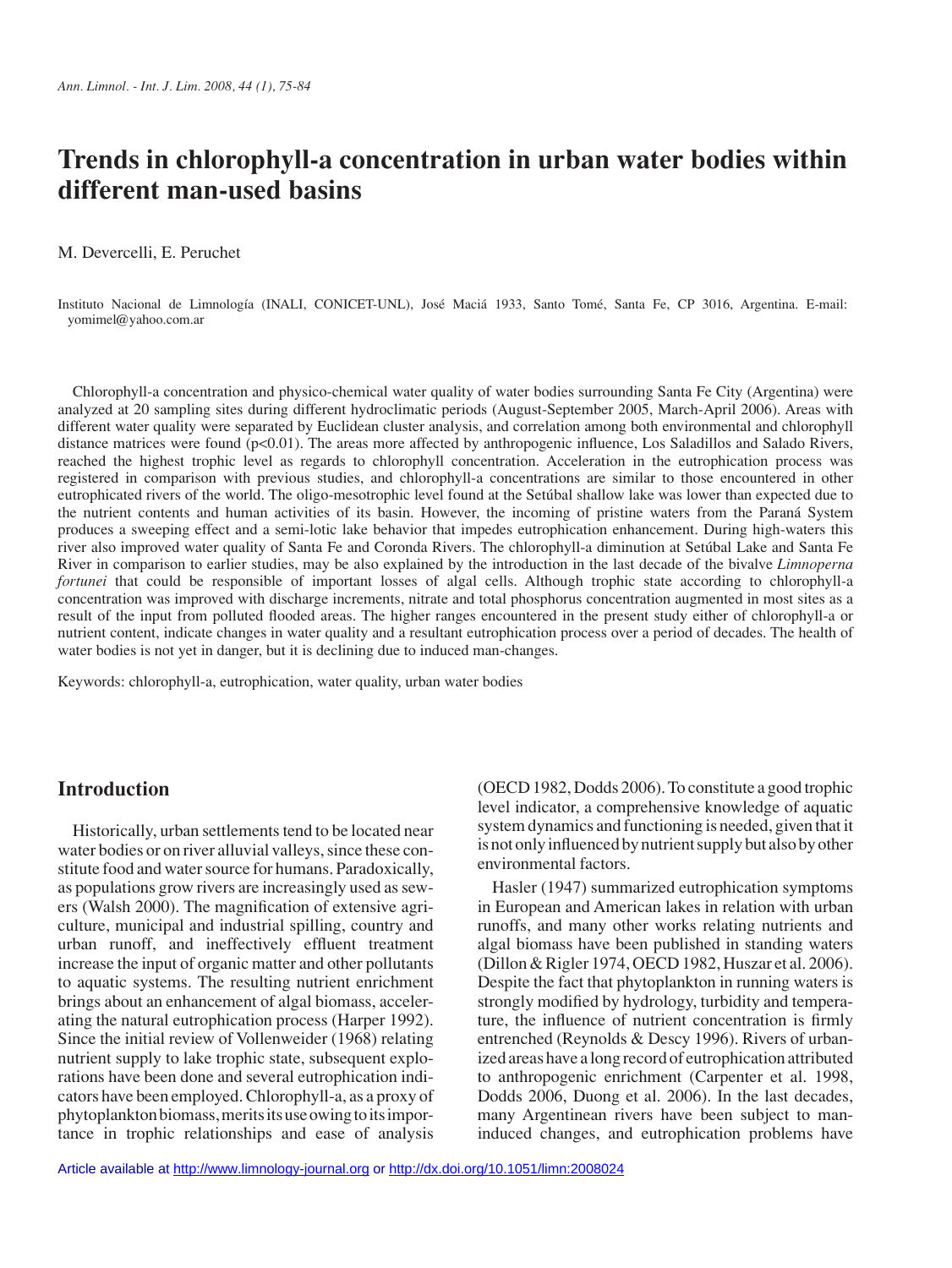

Fig. 1. a) Map showing the location of the sampling sites (•): Saladillo Dulce River (site 1), Saladillo Amargo River (2), Setúbal Lake right margin (3-7), Leyes Stream (8), Setúbal Lake left margin (9-13), Santa Fe River (14-16), Salado River (17-19) and Coronda River (20). b) Daily hydrometric level of the Paraná River from June 2005 to May 2006. The arrows indicate the sampling dates.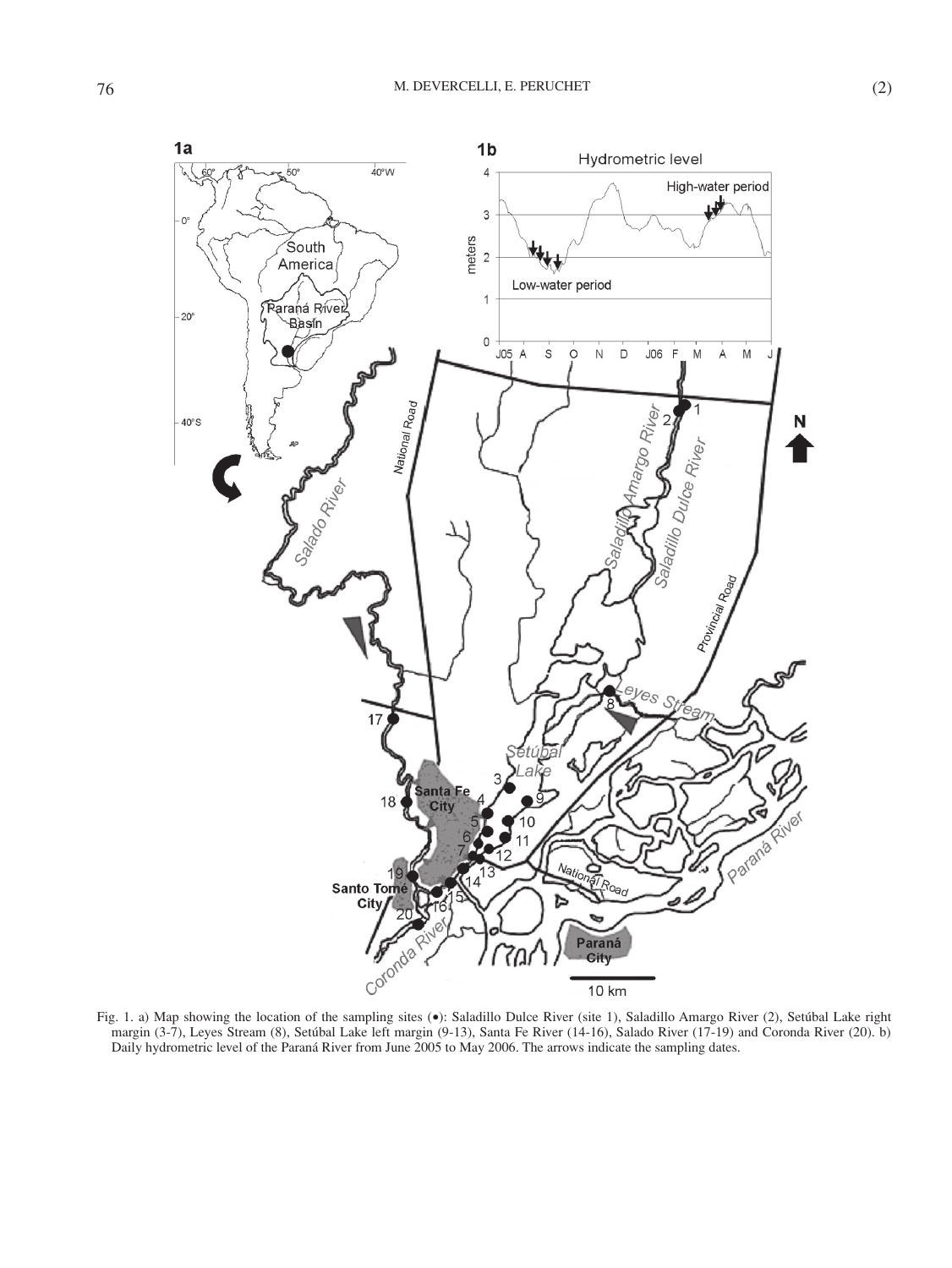been widespread (Gómez & Licursi 2001, O'Farrell et al. 2002, Mercado 2003).

Santa Fe city, with approximate 451,500 inhabitants is surrounded by floodplain water bodies (Fig. 1), which are located in areas subject to different urban, industrial, agricultural and livestock development. Investigations dealing with algal biomass of Saladillo Amargo and Saladillo Dulce Rivers (García de Emiliani & Anselmi de Manavella 1989), Setúbal Lake (Martínez de Ferrato et al. 1971), Santa Fe, Coronda (Schiaffino 1977, Perotti de Jorda 1981, Perotti de Jorda 1985) and Salado Rivers (Perotti de Jorda 1985, García de Emiliani & Devercelli 2004) date from earlier decades. The enhancement of densely populated settlements and anthropogenic activities influencing these aquatic systems, stress the need to develop studies on water quality.

The aim of the present paper is to analyze chlorophylla changes as indicators of the water quality of aquatic systems surrounding Santa Fe City during different hydroclimatic periods. Previous studies provide a yardstick against which to measure the potential acceleration of anthropogenic eutrophication. The data obtained will be compared with the existent background information, and the anthropogenic influence will be assessed.

# **Study area**

The Salado River is a saline turbid tributary of the Paraná River (Fig. 1a). It has  $140 \text{ m}^3\text{s}^{-1}$  of mean water discharge, a length of 1,500 km and a drainage basin of 247,000 km2 (Maglianesi & Depetris 1970). At its lowest reach, it flows between Santa Fe and Santo Tomé Cities into Santa Fe River (a secondary channel of Paraná River) where it changes name to Coronda. It has a variable depth (3.5 to 6 m) and it is fringed along its left bank by a floodplain. It receives urban, industrial and rural runoffs that are important source of organic matter. In the main channel, national swimming competitions and commercial fishing take place, and some beaches are sited for recreational use in river left margin.

The Setúbal Lake, located in the Paraná River alluvial valley, extends along the Eastern boundary of Santa Fe City. It is 35 km long and approximately 5 m depth in the centre; its width and depth are subject to the influence of the Paraná discharges through the Leyes Stream at the Northeastern end. The input of Los Saladillos System waters at the Northwestern section is less important. The lake width gradually decreases and narrows as it flows to the South ending in a strait that drains into the Santa Fe River (Bonetto & Maglianesi 1969). This is a touristic

area encompassing approximately seven beach resorts along both shores.

Saladillo Dulce and Saladillo Amargo Rivers constitute a floodplain hydrosystem (Los Saladillos) characterized by its high conductivity and salinity produced by phreatic input. Water discharge ranges from 14 to 46 m3  $s^{-1}$  and drainage basin is approximates 10,700 km<sup>2</sup> (280) km long and 38 km wide). The system is bordered by land with intensive agricultural activities (García de Emiliani & Anselmi de Manavella 1989).

## **Material and methods**

### **Sampling sites and laboratory analysis**

Four samplings were carried out weekly during August-September 2005 and three samplings during March-April 2006. Twenty sites were sampled in two longitudinal axis determined by Los Saladillos System - Setúbal Lake - Leyes Stream - Santa Fe River, and Salado River - Coronda River (Fig. 1a). Sites were grouped in areas for their study: Los Saladillos System (sites 1 and 2), Setúbal right margin (3 to 7), Leyes Stream (8), Setúbal left margin (9 to 13), Santa Fe River (14 to 16), Salado River (17 to 19) and Coronda River (20).

Daily hydrometric level of Paraná Harbor gauge was obtained from Centro de Informaciones Meteorológicas (UNL). Water temperature (thermometer), transparency (Secchi disk depth), pH, dissolved oxygen (DO), conductivity (Hanna portable water checkers) were measured *in situ*. Subsurface water samples were filtered through Whatman GF/F glass-fibre filters to analyze nutrients and chlorophyll-a. Nitrate  $(NO<sub>3</sub>)$  and total phosphorus (TP) content were lectured with spectrophotometer using chemical sets of HACH Company. Ammonium  $(NH_4)$  was analyzed with indophenol-blue method using the Wiener chemical reactor. Biological oxygen demand  $(BOD<sub>5</sub>)$  was determined by the dilution method after 5 days of incubation at 20˚C (APHA 1985).

For chlorophyll-a (Chl-a) determination, 200 to 2500 ml of water samples were filtered. Pigments were extracted in 25 ml of buffered acetone macerating into a glass grindex (90% acetone + 10% distilled water) and stored at 4˚C for 6-12 hs in the dark. The extracts were filtered and measured with spectrophotometer at 750-664 nm, and 665-750 nm after acidification with HCl 0.1N. The described procedure and the equation for calculating chlorophyll-a concentration are detailed in APHA (1985).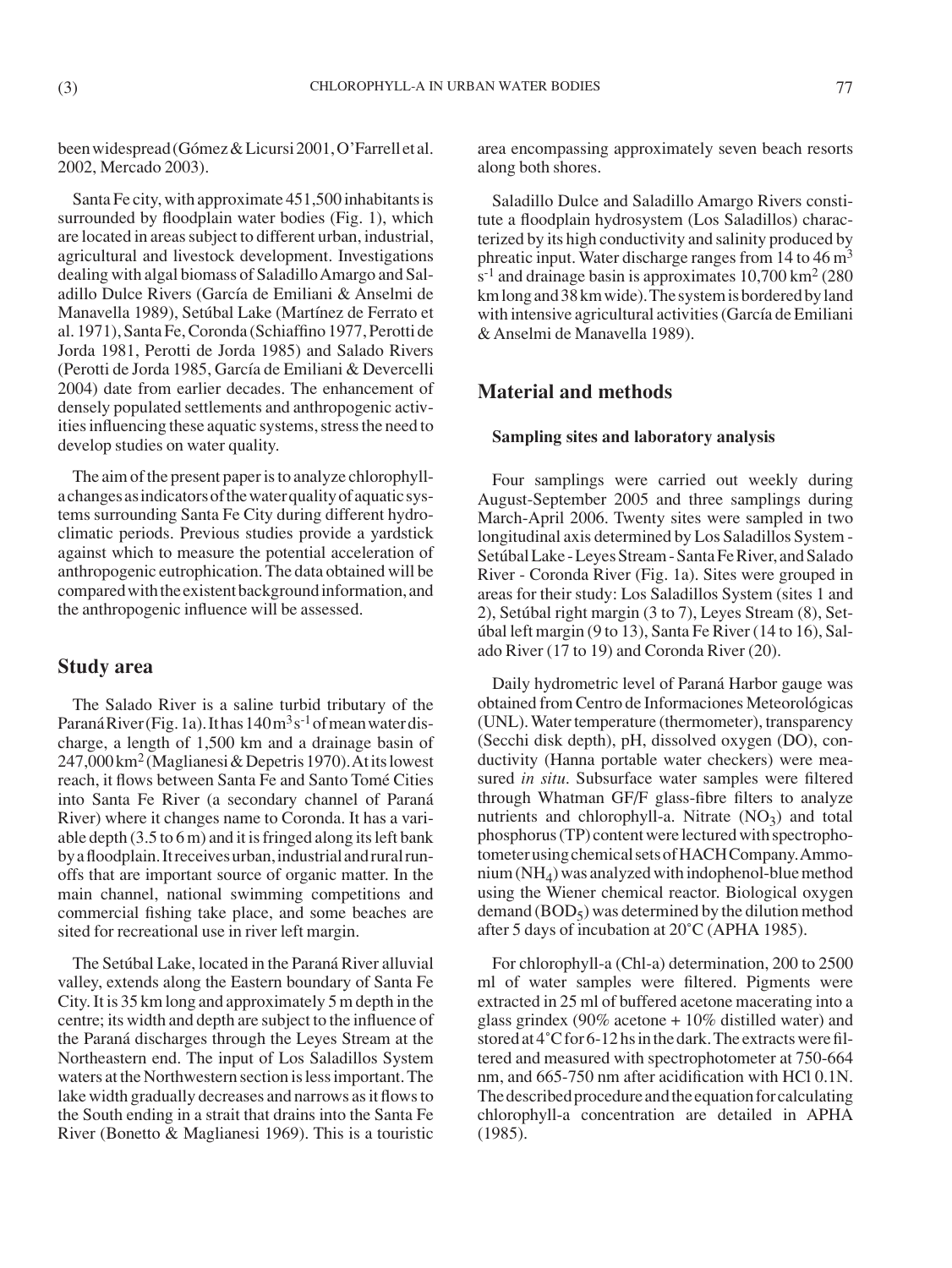### **Data analysis**

Normality and homogeneity of variances were checked with Kolmogorov-Smirnov and Bartlett tests, respectively, to select the application of either parametric or non-parametric methods. Comparison between periods was performed with Student's Test with Welch correction for unequal-variance data set, or Mann Whitney test for non-normal data distributions. ANOVA with Tukey post test, or the non-parametric alternative Kruskal-Wallis with Dunn post test were used to analyze significant differences between sites (Zar 1996).

Spearman correlation coefficients were calculated to check the associations among environmental variables and among them and chlorophyll-a.

A cluster analysis based on Euclidean distance coefficient with unweighted pair group average linkage was used to identify similarities and differences among sites. Dendrograms were computed on the basis of normalized data (ln x+1) for environmental parameters (pH, Secchi, conductivity, dissolved oxygen, nitrate, ammonium, total phosphorus and  $BOD<sub>5</sub>$ ) and for chlorophyll-a in each period. Output from the distance matrix of environmental and chlorophyll dendrograms were used to perform Mantel test in order to check linear correlation between both in each period via 5,000 interactions  $(p<0.01)$ .

## **Results**

#### **Environmental conditions**

The period August to September 2005 was characterized by low-waters and temperatures (range= 11.7- 21.5˚C), whereas from March to April 2006 high-waters and enhanced temperatures (21.1-28.8˚C) were registered ( $p<0.01$ , Fig. 1b).

Environmental parameters registered at each study area are shown in Table 1. During the low-water stage, minimum Secchi was observed at Los Saladillos System with significant differences as regards the other areas (p<0.01, except Leyes Stream). The highest transparency occurred at the left margin of Setúbal Lake that differed from the right one (p<0.01). Salado River accounted for the highest conductivity followed by Los Saladillos in comparison with the other areas  $(p<0.01$ , Fig. 2). These systems also exhibited the most alkaline waters and their pH differed from those registered at Setúbal left margin and Leyes Stream (p<0.01). Dissolved oxygen values were near saturation.  $BOD<sub>5</sub>$  was higher at the Salado, Coronda and Los Saladillos Rivers, whereas

the Setúbal Lake achieved the lowest values  $(p<0.01,$ Fig. 2).

Water transparency, conductivity, pH and dissolved oxygen concentration were inversely correlated to hydrometric level (p<0.01, Table 2). During high-water stage, transparency reduction was observed at all sites, except at Los Saladillos. Secchi was highest at the Setúbal left margin as compared to other areas  $(p<0.01$ , except Leyes Stream). Conductivity (Fig. 2) had lower values at high-waters (p<0.01) except at Setúbal Lake where it increased. Salado River still showed the highest conductivity and  $pH$  values ( $p<0.01$ ), followed by Los Saladillos that only differed from the Setúbal left margin and Santa Fe River (p<0.01). Dissolved oxygen evidenced an important reduction at all sites as regards the low-water period.  $BOD<sub>5</sub>$  measurements (Fig. 2) were lower at Setúbal Lake and Santa Fe River, which differed from Los Saladillos, Salado and Coronda that achieved the higher values ( $p<0.01$ ).

Nutrient concentration varied over a wide range of concentrations showing no definite pattern and several peaks at different sites throughout the study period (Table 1). Ammonium presented a marked heterogeneous distribution. Differences were only observed between the Salado River and Setúbal Lake at the lowwater period with higher values at the former  $(p<0.01)$ . Maximum nitrate contents were measured at Coronda River with significant differences from Setúbal Lake during high-waters (p<0.01). Total phosphorus showed differences between both periods  $(p<0.01)$  and was positively correlated with water discharge (p<0.01, Table 2).

Euclidean classification analyses summarize the previous results and produces site groupings that correspond to the area distribution. At low-waters (Fig. 3) three groups were produced. Cluster GI joined high conductivity and alkaline rivers (Salado, Saladillo Dulce and Saladillo Amargo) with the lowest transparencies, and highest ammonium and phosphorus concentrations. In GII, sites located at the Setúbal right margin formed a compact group with intermediate conductivity and Secchi values. A third large cluster (GIII), defined by low conductivity and high transparency systems, included the left margin of the Setúbal Lake and Santa Fe River that were closely grouped, and Leyes and Coronda Rivers that were clustered apart.

High-waters dendrogram arrangement was similar but with sites more homogeneously distributed than at lowwaters (Fig. 3). Saladillo Dulce with lower conductivity and pH values joined Coronda River at GI, and was separated from Saladillo Amargo and Salado Rivers, grouped at GIV. Cluster GII was constituted by Setúbal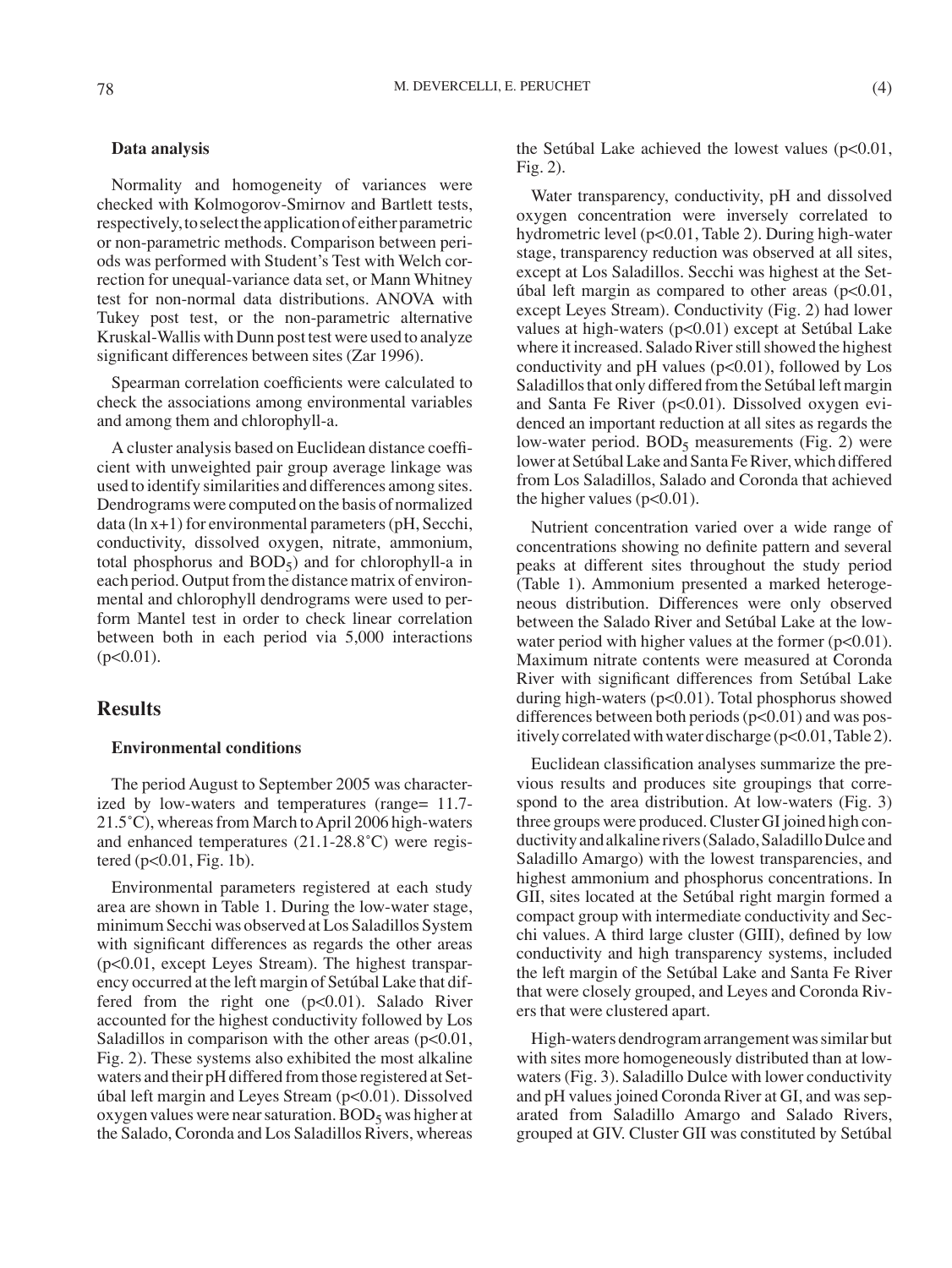

Fig. 2. Conductivity, BOD<sub>5</sub> and chlorophyll-a variations during low-water (August-September 2005) and high-water periods (March-April 2006) at each sampling site: Saladillo Dulce River (site 1), Saladillo Amargo River (2), Setúbal Lake right margin (3-7), Leyes Stream (8), Setúbal Lake left margin (9-13), Santa Fe River (14-16), Salado River (17-19) and Coronda River (20).

right margin. The GIII comprised sites with the lower conductivity values such as Setúbal left margin, Santa Fe River and Leyes Stream clustered a little distant.

## **Chlorophyll-a and its relation with environmental variables**

High chlorophyll-a concentration was registered during low-water discharges and it varied from 0.45 to 216 mg m<sup>-3</sup>, whereas when discharge increased it ranged from 0.14 to 38 mg m-3. Only the Leyes Stream followed the opposite trend with pigment enhancement during high waters, and Setúbal left shore with similar values at both stages (Fig. 2). Chlorophyll-a was negatively correlated with hydrometric level at Los Saladillos System and Salado River ( $p<0.01$ ;  $r=-0.76$  and  $-0.66$ , respectively), and positively correlated with Secchi at Salado River ( $p<0.01$ ;  $r=0.57$ ). Areas with higher conductivity and pH coincided with maximum pigment values. Significant correlation with conductivity were found at Los

Saladillos, Salado and Setúbal right margin ( $p<0.01$ ; r= 0.83, 0.77 and 0.6, respectively) and with pH at Los Saladillos (p<0.01; r=0.83).

The classification of sites based on chlorophyll-a data dendrogram during low-waters (Fig. 4) allowed the distinction of three groups. Los Saladillos and Salado Rivers were clustered together in GI with the highest chlorophyll-a concentration. They differed significantly from the other areas  $(p<0.01)$ , except from the Coronda River. Saladillo Amargo registered higher concentrations than Saladillo Dulce. At GII, sites located at the Setúbal right margin formed a compact group with intermediate pigment values. Group GIII encompassed sites with lower concentrations. The Santa Fe River was linked to Leyes and Coronda Rivers, while sites located at the Setúbal left shore were clustered apart.

At high-water period (Fig. 4), groups GI and GII coincided with the previous dendrogram. Sites arranged in GI with the highest chlorophyll-a concentrations differed sig-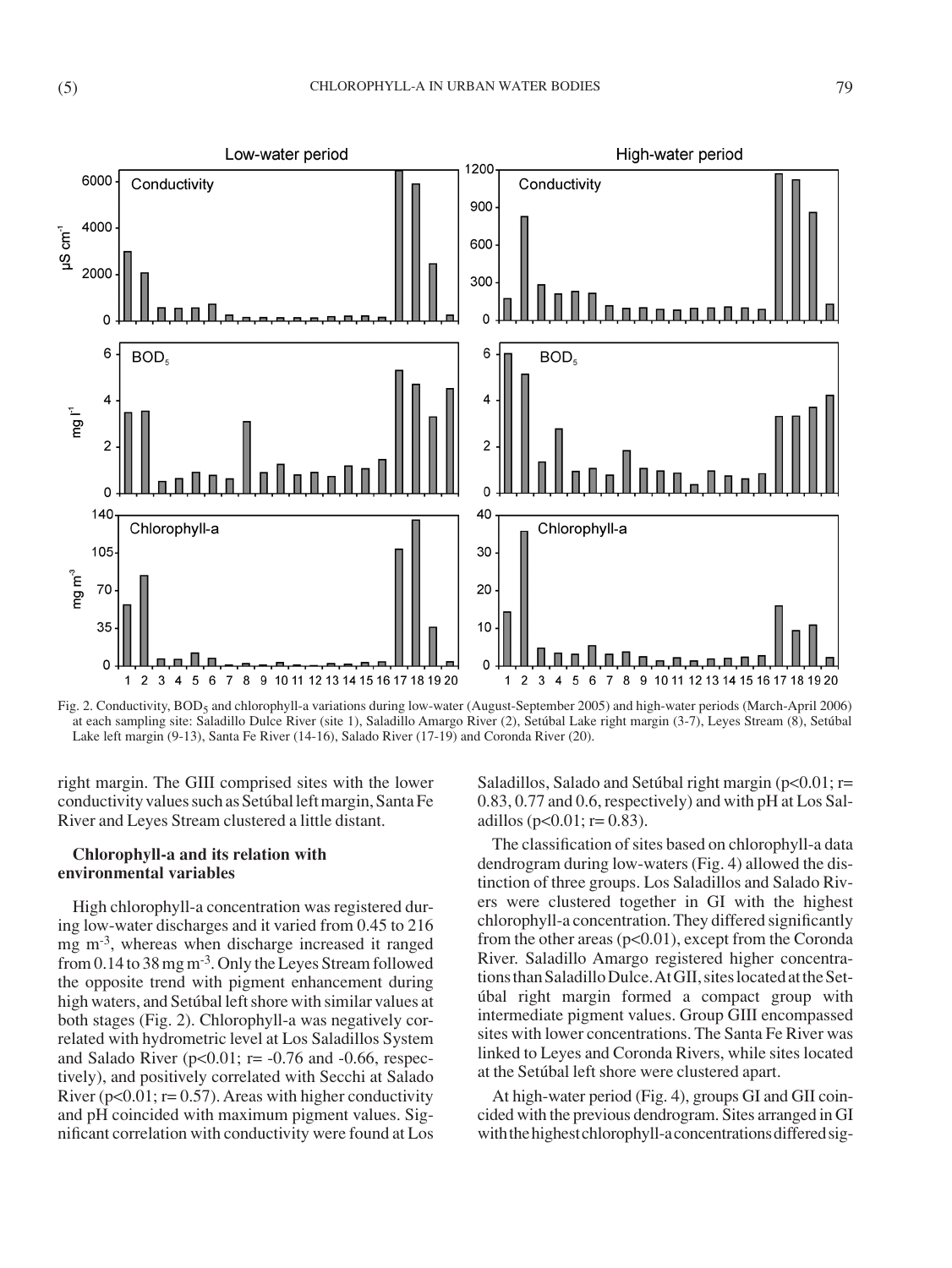|                   |       | Secchi            | Conductivity             | pH                             | D <sub>O</sub> | NO <sub>3</sub> | NH <sub>4</sub>         | TP                                                                                                         | BOD <sub>5</sub> | Chl-a          |
|-------------------|-------|-------------------|--------------------------|--------------------------------|----------------|-----------------|-------------------------|------------------------------------------------------------------------------------------------------------|------------------|----------------|
| Parameter         |       | cm                | $\mu$ S cm <sup>-1</sup> |                                | $mg l^{-1}$    | $mg l^{-1}$     | $\mu$ g l <sup>-1</sup> | $mg l^{-1}$                                                                                                | $mg1^{-1}$       | $mg \, m^{-3}$ |
| Area              |       |                   |                          |                                |                |                 |                         |                                                                                                            |                  |                |
| Los               | l-w   | $10(7-15)$        | 2530 (1720-              | $7.77(7.5-8)$                  | $8.9(7.8-11)$  | $1.79(1-2.4)$   |                         | 24 (7-40) 0.84 (0.11-2.75) 3.5 (2.1-5.9) 71 (37-216)                                                       |                  |                |
| <b>Saladillos</b> | h-w   | $13(10-20)$       | <b>3810</b> )            |                                |                |                 |                         | 7.08 (6.8-7.4) 5.2 (4.3-5.9) 1.95 (0.8-3.2) 12 (0.6-43) 1.38 (0.60-2.49) 5.6 (4.7-6.5) 25.1 (13-38)        |                  |                |
|                   |       |                   | 502 (162-952)            |                                |                |                 |                         |                                                                                                            |                  |                |
| Salado            | l-w   | $26(13-45)$       | 4810 (1550-              |                                |                |                 |                         | 7.78 (7.6-8) 10 (6.1-14.4) 1.58 (0.6-3.5) 41 (3.9-94) 1.2 (0.23-2.44) 4.4 (0.3-7.2) 94 (29-168)            |                  |                |
|                   | h-w   | $12(7-23)$        | 6610)                    |                                |                |                 |                         | 7.51 (7.2-7.9) 5.3 (2.9-8.1) 1.89 (1-2.7) 27 (2.8-63) 2.19 (0.78-2.75) 3.5 (2.7-4.1) 12.1 (4-19)           |                  |                |
|                   |       |                   | 1051 (689-1649)          |                                |                |                 |                         |                                                                                                            |                  |                |
| Setúbal R         | $1-w$ | $25(19-31)$       | 534 (200-1009)           | $7.58(7.2-7.8)$                |                |                 |                         | 9 (7.5-10.8) 1.41 (0.4-2.4) 9.5 (3.2-19) 0.53 (0.11-2.68) 0.7 (0.1-1.4) 6.8 (0.7-32)                       |                  |                |
|                   | h-w   | $16(10-20)$       | 212 (91-378)             | $6.84(6.7-7)$                  |                |                 |                         | $6.5(5-7.4)$ 1.28 $(0.4-2.3)$ 14 $(2.8-36)$ 1.44 $(0.5-2.75)$ 1.3 $(0.1-3.5)$                              |                  | $4(1-7.8)$     |
| Setúbal L         | $1-w$ | $36(23-81)$       | 159 (117-293)            | 7.31 (7.2-7.4)                 |                |                 |                         | $9.4 (8-12.6)$ 1.43 $(0.6-2.3)$ 11 $(0.2-68)$ 0.41 $(0.01-2.75)$ 0.9 $(0.2-1.7)$                           |                  | $1.9(0.5-6)$   |
|                   | h-w   | $22(20-24)$       | 93 (70-119)              | $6.74(6.7-6.8)$                | $6.5(5.3-8)$   |                 |                         | $1.09(0.3-2)$ 14 $(0.7-57)$ 1.21 $(0.42-2.75)$ 0.9 $(0.1-2.2)$ 1.9 $(0.14-4)$                              |                  |                |
| Leyes             | $1-w$ | $28(25-30)$       | $160(129-185)$           | $6.92(6.5-7.2)$ $8.8(7.7-10)$  |                |                 |                         | $1.5(1.3-1.9)$ $25(8-41)$ $1.57(0.19-2.75)$ $3.1(0.8-4.3)$ $2.6(1.3-3.6)$                                  |                  |                |
|                   | h-w   | $17(14-21)$       | 94 (81-119)              | $6.74(6.7-6.8)$ $6.4(5.2-7.1)$ |                | $1.81(1.5-2)$   |                         | $85(1.6-14)$ $1.15(0.46-1.9)$ $1.8(1.4-2.3)$ $3.7(0.8-7.8)$                                                |                  |                |
|                   |       |                   |                          |                                |                |                 |                         |                                                                                                            |                  |                |
| Santa Fe          | $l-w$ | $29(24-38)$       | 206 (134-259)            | $7.4(7.2-7.6)$                 |                |                 |                         | 9 (7.4-12.5) 1.38 (0.3-2.7) 11 (0.6-18) 0.27 (0.08-0.62) 1.2 (0.3-2.6) 3.2 (0.6-6.7)                       |                  |                |
|                   | h-w   | $17(15-21)$       | $97(76-132)$             | $6.74(6.7-6.8)$                | $6.6(6.3-7)$   |                 |                         | $1.37(0.8-2.1)$ $9.3(3.6-19)$ $1.9(0.8-2.75)$ $0.7(0.5-1.1)$ $2.4(0.6-4.8)$                                |                  |                |
| Coronda           | $1-w$ | $32(21-39)$       | 261 (185-315)            | $7.3(7.2-7.4)$                 | $9.6(7.8-11)$  |                 |                         | 2.25 (1.3-4) 22 (13-47) 0.59 (0.11-1.45) 4.5 (1.0-8.0) 4.3 (2.9-6.4)                                       |                  |                |
|                   |       | $h-w$   13 (9-19) | 128 (117-148)            |                                |                |                 |                         | $6.77(6.7-6.8)$ $7.9(7.6-8.2)$ $2.83(1.8-4.3)$ $12(10-13)$ $2.55(2.17-2.75)$ $4.2(3.6-4.9)$ $2.3(1.1-4.2)$ |                  |                |

Table 1. Mean values and range (in brackets) for environmental parameters and chlorophyll-a concentration in the study areas during low-water (l-w; August-September 2005) and high-water periods (h-w; March-April 2006). R= right margin; L= left margin.

Table 2. Spearman correlation coefficient (r) among hydrometric level and environmental variables for the whole data set. \*=  $p<0.05$ ; \*\*= p<0.01.

|                | Secchi         | Conductivity   | pH             | DO             | NH <sub>4</sub> | TP           | BOD <sub>5</sub> |
|----------------|----------------|----------------|----------------|----------------|-----------------|--------------|------------------|
| Los Saladillos |                | ** $r = -0.81$ | ** $r = -0.82$ | ** r= -0.83    | ** $r = -0.68$  |              |                  |
| Salado         | $*$ r= -0.51   | ** $r = -0.81$ |                | ** r= $-0.58$  | ** r=-0.55      | * $r = 0.55$ | * $r = -0.49$    |
| Setúbal R      | ** r= $-0.73$  | ** r= $-0.65$  | ** r= -0.88    | * $r = -0.84$  |                 | ** $r=0.63$  | ** $r=0.5$       |
| Setúbal L      | ** $r = -0.69$ | ** r= -0.76    | ** r= $-0.85$  | ** r=-0.83     |                 | ** $r=0.61$  |                  |
| Leves          |                | ** $r = -0.88$ |                | * $r = -0.83$  |                 |              |                  |
| Santa Fe       | ** $r = -0.9$  | ** $r = -0.83$ | ** r= $-0.86$  | ** $r = -0.89$ |                 | * $r = 0.77$ |                  |
| Coronda        | $*$ r= -0.86   | * $r = -0.86$  | * $r = -0.8$   |                |                 | * $r = 0.82$ |                  |

nificantly from the other areas  $(p<0.01)$ , except from the Coronda River. The Saladillo Amargo with the highest values was clustered separately from the rest of the group. Setúbal left margin, Santa Fe and Coronda Rivers were joined in GIII. A distinct isolation of Leyes Stream and the southern site of Santa Fe River were shown at GIV.

According to the Mantel test, environmental and chlorophyll-a distance matrices were strongly correlated during low- and high-water stages ( $p<0.01$ ;  $r=0.84$  and 0.97, respectively).

# **Discussion**

128 (117-148) 6.77 (6.7-6.8) 7.9 (7.6-8.2) 2.83 (1.8-4.3) 12 (10-13) 2.55 (2.17-2.75) 4.2 (3.6-4.9) 2.3 (1.1-4.2)

The different hydroclimatic periods allowed making a distinction of the systems on account of the variability of the physical and chemical parameters. Low-water stage was characterized by high mean values of Secchi, conductivity, pH and dissolved oxygen. Contrarily, Paraná River inputs during high-waters resulted in conductivity and pH diminutions associated with water dilution. Water transparency decreases mirrored the high suspended solids inputs from the turbid Paraná River (mean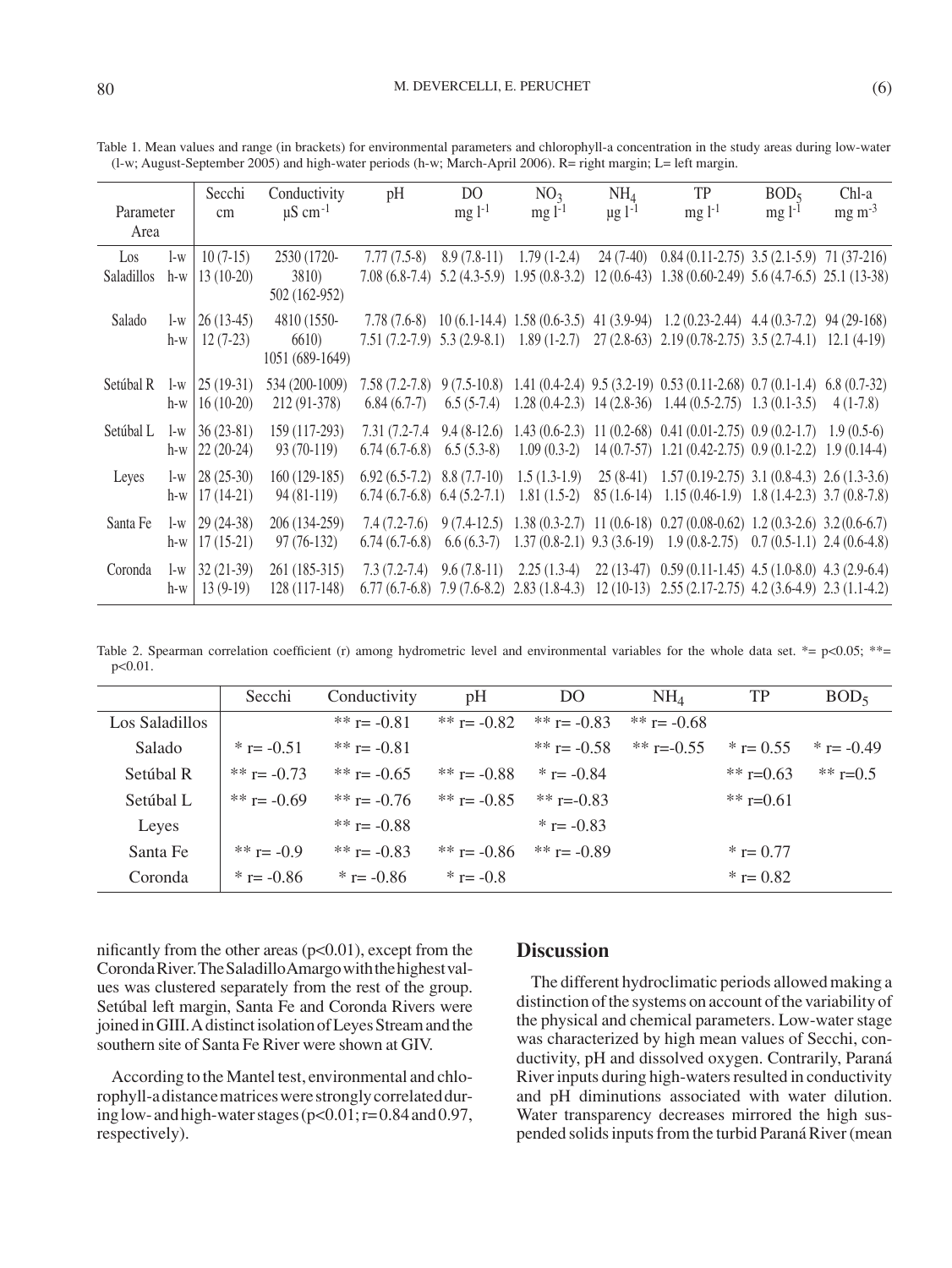

Fig. 3. Cluster analyses for 20 sampling sites on the basis of environmental variables during low-water (August-September 2005) and high-water periods (March-April 2006). The numbers are the same as in Fig. 1.



Fig. 4. Cluster analyses for 20 sampling sites on the basis of chlorophyll-a concentration during low- (August-September 2005) and high-water period (March-April 2006). The numbers are the same as in Fig. 1.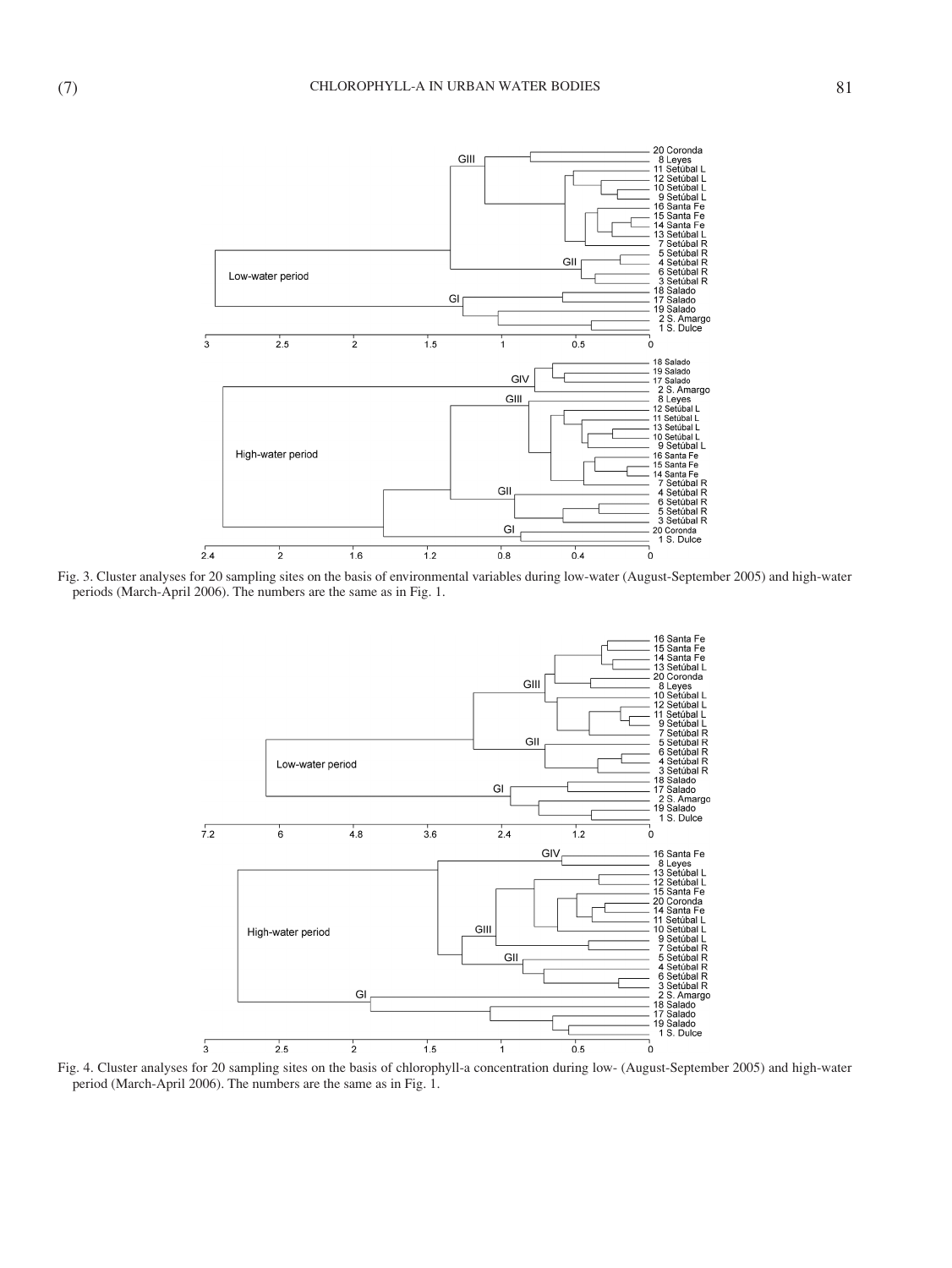value  $276$  mg l<sup>-1</sup>, Drago 1984), except at Los Saladillos where the lag of the flow due to inundated lateral areas augmented the sedimentation of particles (García de Emiliani & Anselmi de Manavella 1989). Lower dissolved oxygen may be related with the incorporation of acidic and less oxygenic waters as a consequence of littoral zone inundation at the beginning of the flood (Welcomme 1992).

The nutrient concentrations measured exceeded the requirements for algal growth (Reynolds 1998). The chlorophyll component at the study sites corresponds mainly to phytoplankton, because poor light penetration (10-30 cm) in systems deeper than 3 m impedes the development of benthic algal mats usually observed in clear streams (Scheffer et al. 1993). A direct correlation between nutrient and algal biomass was not observed given the number of other factors which also influenced the development of phytoplankton. In floodplain lakes and rivers with ample nutrients and transit time enough to permit organisms reproduction, it is likely that chlorophyll production is limited by physical factors such as the hydro-sedimentological regime (Reynolds & Descy 1996). Likewise, high enriched rivers such as the Rhine and Meuse were also found to be correlated with water discharge variations rather than with nutrient concentrations (Van den Brink et al. 1993). Nevertheless, this situation did not exclude the probability of encountering a more abundant algal biomass as rivers had great nutrient concentrations.

The study areas presented different water quality as shown in the environmental cluster analysis which revealed site groupings corresponding mainly to the conductivity and pH results. The significant correlation with chlorophyll dendrograms sustains the evidence of geographical differentiation. During low-waters, spatial heterogeneity was more observable given that water bodies flow in their channels preserving their own characteristics. Despite the reduction in parameters range variability and the high homogeneity among sites with water discharge increments, differences between areas still persisted.

Considering the trophic status based on chlorophyll-a concentration, limits set by Felfoldy (1987) were found to be the most adequate for classifying the study areas that belong to this floodplain. The Salado River and Los Saladillos System presented the highest trophic level, with an improvement from eutrophic to meso-eutrophic as water level increased. During low discharges, a combined effect of better light penetration caused by low suspended solid upriver input and a reduction of flowing waters constituted suitable conditions for algal development. In agreement, nutrients and  $BOD<sub>5</sub>$  values indicated a poor water quality at both hydrological stages. The Salado River and Los Saladillos System were the areas more affected by runoff from agriculture and livestock activities. The former also receives industrial and pluvial effluents from the surrounding urban settlements. Organic pollution symptoms were pointed out previously in García de Emiliani & Devercelli (2004) and José de Paggi & Paggi (1998). Marchese & Ezcurra de Drago (1999) asserted that the community structure of benthic macroinvertebrates also indicated organic pollution. The higher chlorophyll concentration, transparency and conductivity in the Saladillo Amargo as compared to the Saladillo Dulce are similar to the results of García de Emiliani & Anselmi de Manavella (1989). They explained greatest chlorophyll by increased water retention as the floodplain broadens.

The Setúbal is a turbid shallow lake with remarkable differences between both littoral areas (Pecorari et al. 2006). The right margin is considered oligo-mesotrophic while the left is oligotrophic, maintaining the trophic levels under both hydrological conditions. The former urbanized shore receives Santa Fe City storm sewer runoffs and presented lower transparency, higher conductivity and pH values in accordance to the tributaries Saladillo Dulce and Saladillo Amargo water quality. At the left margin, the Paraná System discharges through the Leyes Stream, regulates the mineralization produced by the saline river inputs (Bonetto & Maglianesi 1969). In keeping with lake nutrient concentrations and man-used basin, a higher trophic level was expected. However, the sweeping effect due to Paraná River connection limits the acceleration of the eutrophication process. In this way, the lake behaves as a semi-lotic environment with low water residence time and poor light climate that impede higher biomass production. On the other hand, in littoral patches where conditions are favorable for algal development, the growth of algae to nuisance proportions was observed especially at periods of high hydrological retentivity (Pecorari et al. 2006).

The cluster of the axis Leyes Stream-Setúbal left margin-Santa Fe River resembles a typical Paraná River section; conductivity, pH and chlorophyll values were similar to those found in the mainstem (Perotti de Jorda 1985). The input of the Paraná pristine discharge during high-waters improved water quality on the influenced systems. A trophic level reduction was observed on the Santa Fe and Coronda Rivers from oligo-mesotrophic to oligotrophic.

Santa Fe River transports good quality waters, but point sources of sewer effluents were evident from definite sites with worse quality (José de Paggi & Paggi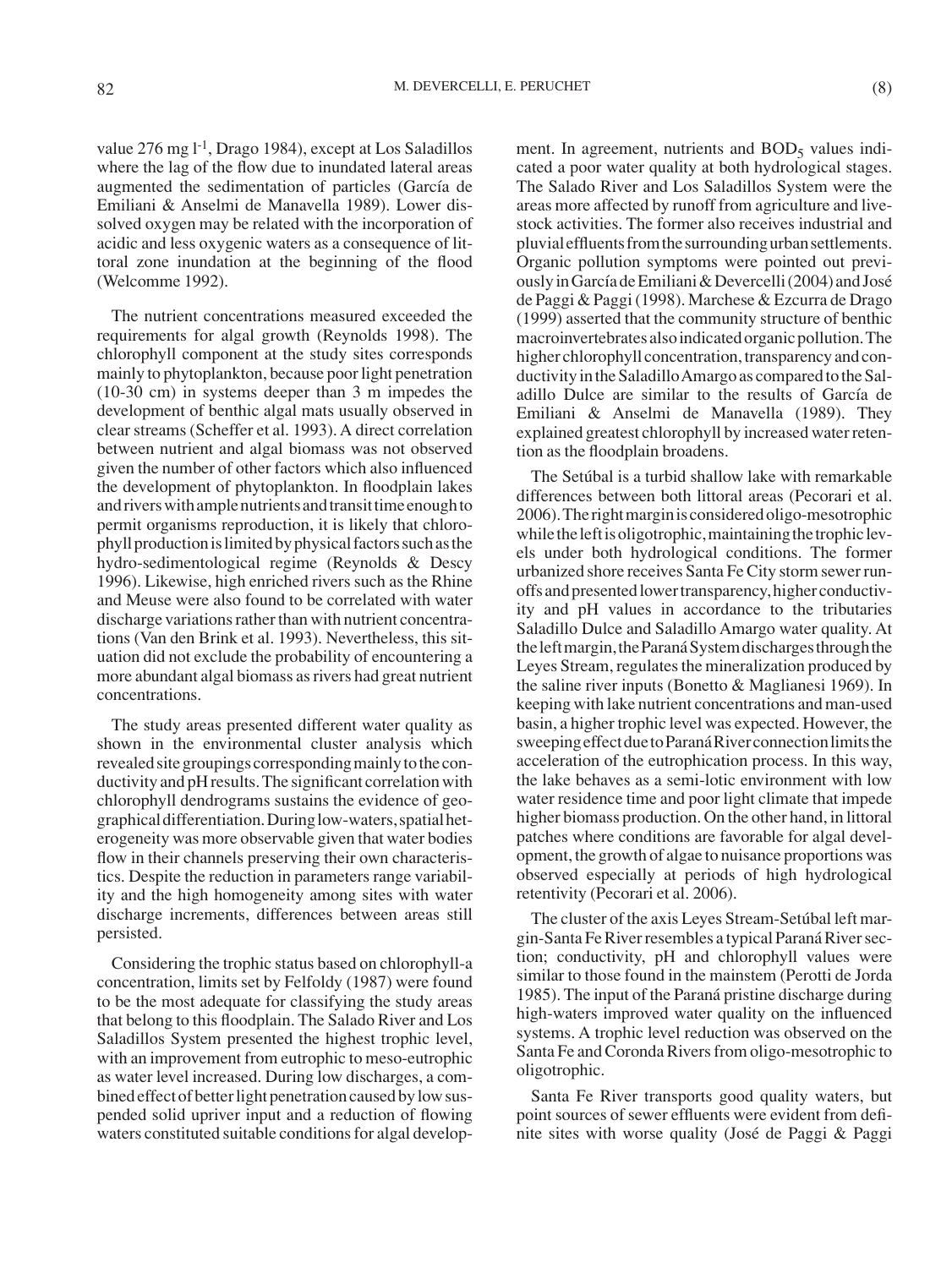1998). Notwithstanding, this river recovered Coronda waters from poor quality Salado discharges that flow into it. This was also stated by Marchese & Ezcurra de Drago (1999) in relation to changes in benthic macroinvertebrate structure.

Although trophic state according to chlorophyll-a concentration improved with increasing water discharge, nitrate and total phosphorus concentrations augmented in almost sites as a resultant of the incorporation from flooded areas. The flooding of lands affected by livestock and lakes used to retain pluvial effluents of urbanized sites, constituted a source of organic compounds to the main channels. Despite that the inverse correlation of nutrients with water discharge is the most common finding related to water dilution, such a direct correlation was also reported by García de Emiliani & Devercelli (2004) for these systems and by Reynolds & Descy (1996) for other rivers of the world.

The Saladillo Amargo, Saladillo Dulce and Salado Rivers achieved chlorophyll values higher than in previous reports, with concentrations comparable to those found in other eutrophicated rivers of the world (Rojo et al. 1994, Dodds 2006) or man-affected urban rivers (Moss & Balls 1989, Van den Brink et al. 1993).

Setúbal Lake and Santa Fe River had lower chlorophyll concentration but augmented nutrient content in relation to data from an earlier decade. It is hypothesized that the introduction of the bivalve *Limnoperna fortunei* Dunker in the plankton of the Paraná River Basin in the nineties, and specifically, the colonization of the Setúbal right margin and a stretch of the Santa Fe River, could be responsible for important losses of algal cells (Darrigan & Ezcurra de Drago 2000). This invasive Asiatic mollusc is known to have a very high filtration rate and a reproductive phase between August–September and March– April in coincidence with the sampling periods. Changes in plankton abundance and structure by opportunistic filter feeders such as *Dreissena* and *Limnoperna* may be a general characteristic of man disturbed systems (Karatayev et al. 2007).

Chlorophyll concentrations of Leyes Stream, Santa Fe and Coronda Rivers are similar to those found in a stretch of the Paraná River, which is set aside of urban influence (Perotti de Jorda 1985). As regards to other world rivers, they correspond to environments with more pristine waters (Rojo et al. 1994).

The higher ranges encountered in the present study, either of chlorophyll-a or nutrient concentrations, indicate changes in water quality and a resultant eutrophication process over decades. The health of water bodies is not yet in danger, but it is declining due to the enlargement of human settlement and its nuisance activities with untreated wastewater spillings. Most urbanized areas of the world have coped with eutrophication, but have not yet solve the problem. The increase in algal biomass potentially brings about severe environmental changes, including species diversity reduction, disruption of community structure and important impact to the bulk of the biota (Carpenter et al. 1998, Duong et al. 2006). The extent and emergence of eutrophication become an economic and political problem as well as a scientific one (Harper 1992). Regulatory authorities recognize the need to protect river ecosystems from this damaging process. A nutrient decrease to the aquatic systems is imperative in order to mitigate this problem. Moreover, given that the effect of enhanced nutrient contents are lessened by shorter water residence times, in well- and frequently flushed water bodies the impact of eutrophication is diminished. In this sense, it is very important to preserve the morphology and connectivity among water bodies and to avoid engineering constructions that impede the natural flowing of running waters.

#### **Acknowledgements**

The authors are indebted to the Project Director, Dr. Pablo Collins, for including them in this study. Many thanks are to colleagues for the analysis of environmental data and field assistance, to Dr. Susana José de Paggi and two anonymous referees for suggesting many improvements in the manuscript and to Dr. Inés O'Farrell for the revision of the English version. This research was supported by ANPCyT and UNL, within the framework of PICTO 2004 Project "Impacto de la ciudad de Santa Fe sobre comunidades bióticas de los hidrosistemas que la circundan".

#### **References**

- APHA. 1985. *Standard Methods for the Examination of Water and Wastewater*. 16th ed. American Public Health Association, Washington, 1268 p.
- Bonetto A. & Maglianesi R. 1969. Contribución al conocimiento limnológico de la laguna Setúbal. Geomorfología, hidrología, hidroquímica y áreas bióticas. *Physis*, 78(29), 225-244.
- Carpenter S.R., Caraco N.F. & Correl D.L. 1998. Nonpoint Pollution of Surface Waters with Phosphorus and Nitrogen. *Ecol. Appl.*, 8, 559-568.
- Darrigran G. & Ezcurra de Drago I. 2000. Distribución de *Limnoperna fortunei* (Dunker 1857) (Mytilidae) en la Cuenca del Plata, Región Neotropical. *Medio Amb.*, 13, 75-79.
- Dillon P. J. & Rigler F. H. 1974. The phosphorus-chlorophyll relationship in lakes. *Limnol. Oceanogr.*, 19, 767-773.
- Dodds W.K. 2006. Eutrophication and trophic state in rivers and streams. *Limnol. Oceanogr*., 51, 671-680.
- Drago E. 1984. Estudios limnológicos en una sección transversal del tramo medio del río Paraná. I: Caracteres geomorfológicos e hidrológicos. *Rev. Asoc. Cs. Nat. del Litoral*, 15, 1-6.
- Duong T.T., Coste M., Feurtet-Mazel A., Dang D.K., Gold C., Park Y.S. & Boudou A. 2006. – Impact of urban pollution from the Hanoi area on benthic diatom communities collected from the Red, Nhue and Tolich rivers (Vietnam). *Hydrobiologia*, 563, 201- 216.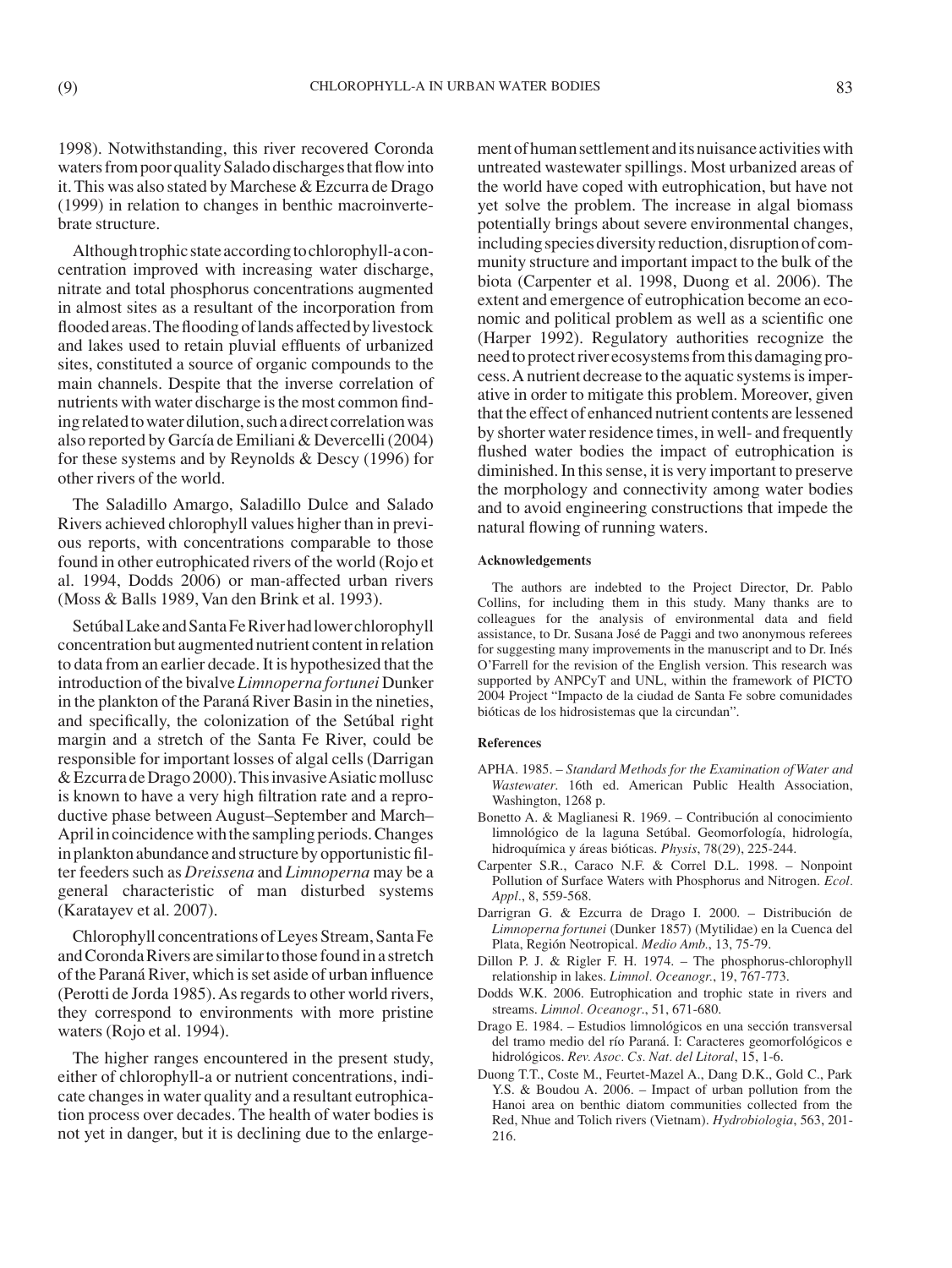- Felfoldy L. 1987. *Biological water classification*. In L, Felfoldy (ed), Vizugyi Hidrobiologia, VGI, Budapest, 258 p.
- García de Emiliani M.O. & Anselmi de Manavella M.I. 1989. Fitoplancton y variables ambientales en al cuenca del río Saladillo (Santa Fe, Argentina). *Rev. Brasil. Biol*., 49, 957-967.
- García de Emilinani M.O. & Devercelli M. 2004. Estructura y dinámica del fitoplancton de un río tributario (Salado) y cauces secundarios de río Paraná (Santa Fe, Coronda y El Vado) en el área de confluencia (Santa Fe, Argentina). *Revista FABICIB,* 8, 23-42.
- Gómez N. & Licursi M. 2001. The Pampean Diatom Index (IDP) for assessment of rivers and streams in Argentina. *Aquatic Ecol.,* 35, 173-181.
- Harper D. 1992. *Eutrophication of freshwaters. Principles, problems and restoration*. Chapman & Hall, London, 327 p.
- Hasler A.D. 1947. Eutrophication of lakes by domestic drainage. *Ecology,* 28, 383-395.
- Huszar V., Caraco N.F., Roland F. & Cole J. 2006. Nutrientchlorophyll relationships in tropical-subtropical lakes: do temperate models fit? *Biogeochemistry*, 79, 239-250.
- José de Paggi S. & Paggi J.C. 1998. Zooplancton de ambientes acuáticos con diferentes estado trófico y salinidad. *Geotrópica*, 44, 95-106.
- Karatayev A.Y., Boltovskoy D., Padilla D.K. & Burlakova L.E. 2007. – The invasive bivalves *Dreissena polymorpha* and *Limnoperna fortunei*: parallels, contrasts, potential spread and invasion impacts. *J. Shell. Res.*, 26, 205-213.
- Maglianesi R. & Depetris P. 1970. Características químicas de las aguas del río Salado Inferior (provincia de Santa Fe, República Argentina). *Physis*, 30(80), 19-32.
- Marchese M. & Ezcurra de Drago I. 1999. Use of benthic macroinvertebrates as organic pollution indicators in lotic environments of the Paraná River drainage basin. *Polskie Arch. Hydrobiol.*, 46, 233-255.
- Martínez de Ferrato A., Pérez R., Pérez Del Viso R. & Bonnier N. 1971. – Primeros resultados de estudios sobre plancton de la laguna Setúbal (Dpto. La Capital, Santa Fe). *Act. Zool. Lilloana*, 28, 47-65.
- Mercado L.M. 2003. A comparative analysis of the phytoplankton from six pampean lotic systems (Buenos Aires, Argentina). *Hydrobiologia*, 495,103-117.
- Moss B. & Balls H. 1989. Phytoplankton distribution in a floodplain lake and river system. II. seasonal changes in the phytoplankton communities and their control by hydrology and nutrient availability. *J. Plankton Res.,* 11, 839-869.
- O'Farrell I., Lombardo R., de Tezanos Pinto P. & Loez C. 2002. The assessment of water quality in the Lower Luján River (Buenos Aires, Argentina): phytoplankton and algal bioassays. *Envir. Poll.*, 120, 207-218.
- OECD. 1982. *Eutrophication of Waters: Monitoring Assessment and Control*. Organisation for Economic Cooperation and Development, Paris, 156 p.
- Pecorari S., José de Paggi S. & Paggi J. C. 2006. Assessment of the urbanization effect on a lake by zooplankton. *Water Res.*, 6(33), 677-685.
- Perotti de Jorda N. 1981. Fitoplancton del río Paraná medio (Santa Fe, Argentina). Su variación en relación a factores ambientales en algunos cauces secundarios. *Ecología*, 6, 79-84.
- Perotti de Jorda N. 1985. Pigmentos del fitoplancton de ambientes lóticos del valle aluvial del río Paraná (Tramo Goya-Diamante). *Physis*, 43 (104), 23-29.
- Reynolds, C.S. & Descy, J.P. 1996. The production, biomass and structure of phytoplankton in large rivers. *Arch. Hydrobiol./Suppl. Large Rivers*, 113(10), 161-187.
- Reynolds C.S. 1998. What factors influence the species composition of phytoplankton in lakes of different trophic status? *Hydrobiologia*, 369, 11-26
- Rojo C., Alvarez Cobelas M. & Arauzo M. 1994. An elementary, structural analysis of river phytoplankton. *Hydrobiologia,* 289, 43-55.
- Scheffer M., Hosper S.H., Meijer M.-L., Moss B. & Jeppesen E. 1993 – Alternative equilibria in shallow lakes. *TREE* 8(8), 275- 279.
- Schiaffino M. 1977. Fitoplancton del río Paraná. I. Sus variaciones en relación al ciclo hidrológico en cauces secundarios de la llanura aluvial. *Physis*, 36(92), 115-125.
- Van den Brink F.W.B., de Leeuw J.P.H.M., Van der Velde G., Verheggen G.M. 1993. – Impact of hydrology on the chemistry and phytoplankton development in floodplain lakes along the Lower Rhine and Meuse. *Biogeochemistry,* 19, 103-128.
- Vollenweider R. A. 1968. *Scientific fundamentals of the eutrophication of lakes and flowing water, with particular reference to nitrogen and phosphorus as factors in eutrophication*. Technical Report DC5/SC1/68.27, Organisation for Economic Cooperation and Development, Paris, 250 p.
- Walsh C.J. 2000. Urban impact on the ecology of receiving waters: a framework for assessment conservation and restoration. *Hydrobiologia*, 431, 107-114.
- Welcomme R.L. 1992. *Pesca fluvial*. FAO. Nº 262. Roma, 303 p.
- Zar J.H. 1996. *Biostatistical analysis*. Prentice Hall, New York, 918 p.